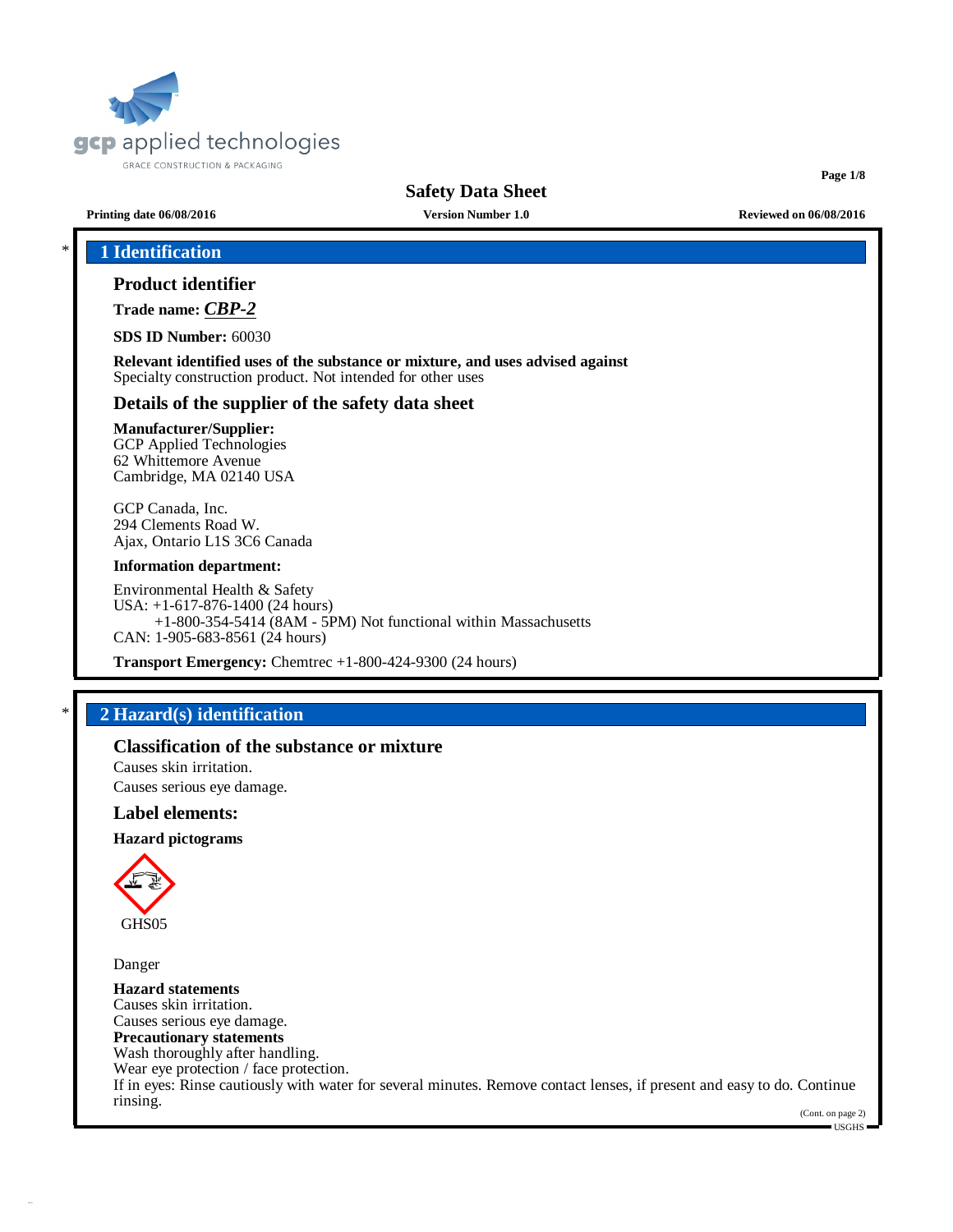**Printing date 06/08/2016 Version Number 1.0 Reviewed on 06/08/2016**

**Trade name:** *CBP-2*

IF ON SKIN: Wash with plenty of water. If skin irritation occurs: Get medical advice/attention. Immediately call a POISON CENTER/doctor. **NFPA ratings (scale 0 - 4)**



#### **HMIS-ratings (scale 0 - 4)**

**HEALTH**  FIRE **REACTIVITY** 0  $|2|$  $\boxed{1}$ Health  $= 2$  $Flammability = 1$ Reactivity  $= 0$ 

## **Other hazards**

**Results of PBT and vPvB assessment**

**PBT:** Not applicable. **vPvB:** Not applicable.

## \* **3 Composition/information on ingredients**

## **Chemical characterization: Mixtures**

#### **Description:**

Mixture of the substances listed below with additional nonhazardous ingredients.

Mixture of the substances listed below with additional nonhazardous ingredients.

| <b>Hazardous components:</b>              |                |  |  |
|-------------------------------------------|----------------|--|--|
| 25322-68-3 Polyethylene glycol            | $5.0 - 10.0\%$ |  |  |
| 25155-30-0 Sodium dodecylbenzenesulfonate | $2.0 - 5.0\%$  |  |  |

**Additional information:** For the wording of the listed hazard phrases refer to section 16.

#### \* **4 First-aid measures**

#### **Description of first aid measures**

**General information:** Get medical advice/attention if you feel unwell.

#### **After inhalation:**

Supply fresh air. If required, provide artificial respiration. Keep patient warm. Consult doctor if symptoms persist.

#### **After skin contact:**

Immediately wash contaminated skin with soap or mild detergent and water. If this chemical soaks clothing, immediately remove clothing and wash skin.

#### **After eye contact:**

Rinse opened eye for several minutes under running water.

Seek immediate medical advice.

#### **After swallowing:**

Wash out mouth with water

Do not induce vomiting; immediately call for medical help.

(Cont. from page 1)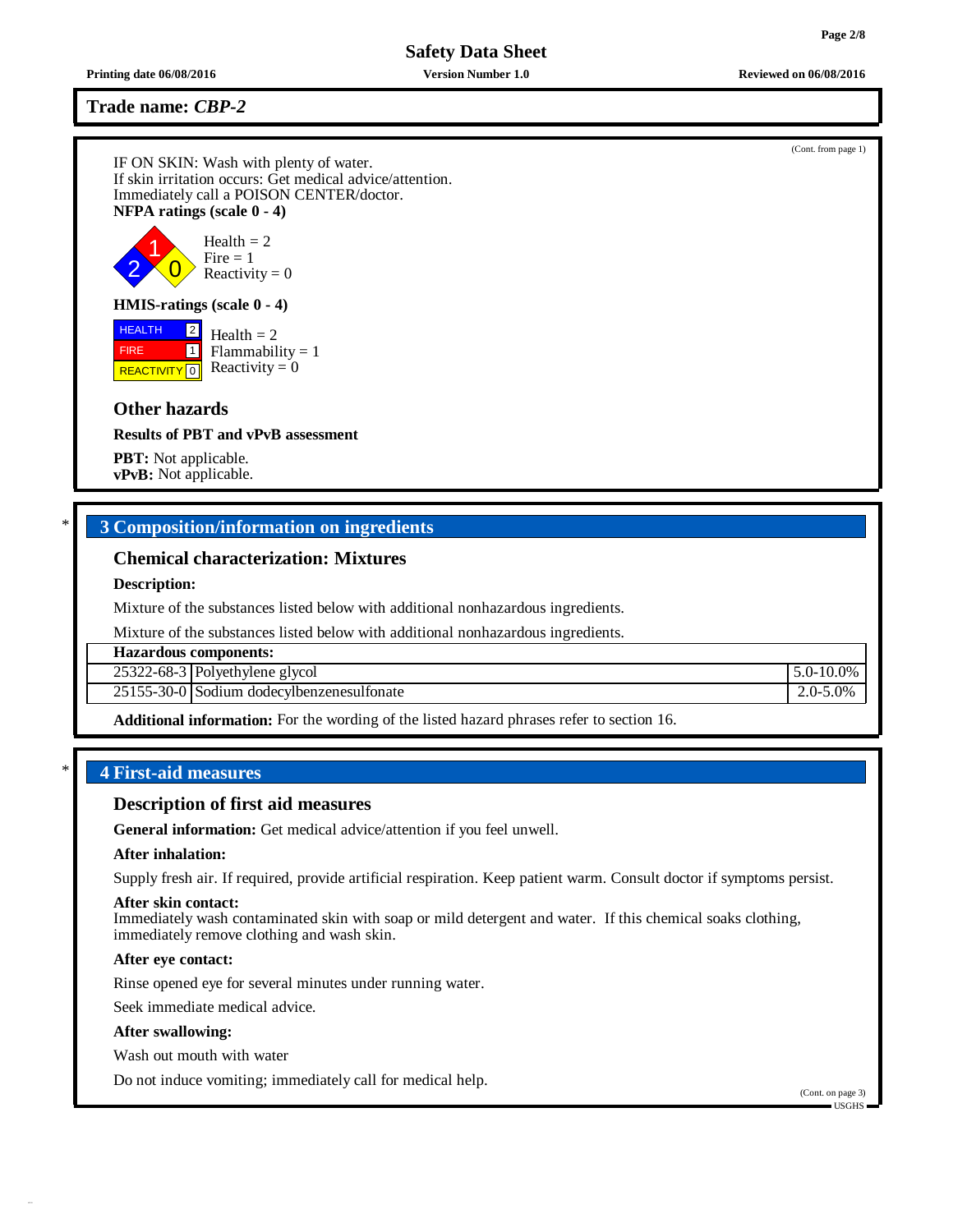**Printing date 06/08/2016 Version Number 1.0 Reviewed on 06/08/2016**

**Trade name:** *CBP-2*

Never give anything by mouth to an unconscious person.

## **Information for doctor:**

**Most important symptoms and effects, both acute and delayed** No further relevant information available.

**Indication of any immediate medical attention and special treatment needed**

No further relevant information available.

## **5 Fire-fighting measures**

**Special hazards arising from the substance or mixture** No further relevant information available.

**Additional information** Collect contaminated fire fighting water separately. It must not enter the sewage system.

## **6 Accidental release measures**

**Personal precautions, protective equipment and emergency procedures**

Wear protective equipment. Keep unprotected persons away.

## **Methods and material for containment and cleaning up:**

Contain and/or absorb spill with inert material (i.e. sand, vermiculite) then place in a suitable container.

Sweep up spilled product into receptacles.

Dispose contaminated material as waste according to section 13 of the SDS.

#### **Reference to other sections**

See Section 7 for information on safe handling.

See Section 8 for information on personal protection equipment.

See Section 13 for disposal information.

## **7 Handling and storage**

#### **Handling:**

## **Precautions for safe handling**

Open and handle receptacle with care. Avoid contact with eyes, skin and clothing. Do not take internally. Practice good personal hygiene to avoid ingestion. Use only with adequate ventilation. Wash clothing before reuse. FOR PROFESSIONAL USE ONLY. KEEP OUT OF CHILDREN'S REACH.

**Information about protection against explosions and fires:** No special measures required.

## **Conditions for safe storage, including any incompatibilities**

**Storage:**

**Information about storage in one common storage facility:** No special measures required.

**Further information about storage conditions:** Keep receptacle tightly sealed.

(Cont. on page 4)  $-1$ ISGHS

(Cont. from page 2)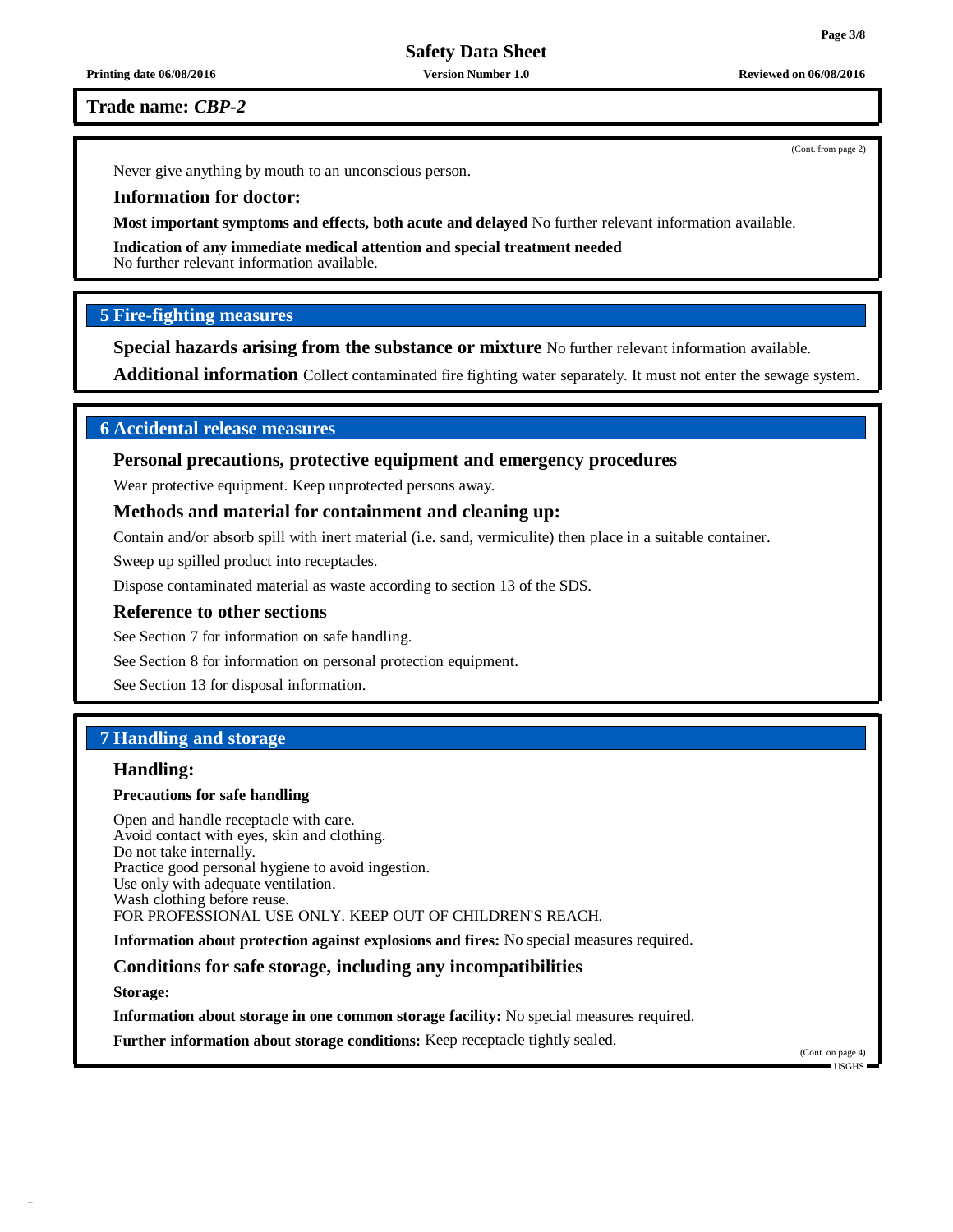**Printing date 06/08/2016 Version Number 1.0 Reviewed on 06/08/2016**

**Trade name:** *CBP-2*

(Cont. from page 3)

**Specific end use(s)** No further relevant information available.

## **8 Exposure controls/personal protection**

**Additional information about design of technical systems:** No further data; see item 7.

#### **Control parameters**

**Components with limit values that require monitoring at the workplace:**

## **25322-68-3 Polyethylene glycol**

WEEL (USA) Long-term value:  $10 \text{ mg/m}^3$ (H); MW>200

**Additional information:** The lists that were valid during the creation were used as basis.

#### **Exposure controls**

**Personal protective equipment:**

#### **General protective and hygienic measures:**

Avoid contact with the eyes and skin.

The usual precautionary measures for handling chemicals should be followed.

#### **Breathing equipment:**

Respiratory protection is not normally required. However, a chemical cartridge respirator with organic vapor cartridge and a prefilter for dusts/mists is required at or above the applicable exposure limits (consult exposure guidelines). If no limits exist, use an approved respirator whenever a vapor or mist is generated or if respiratory irritation occurs. Supplied air respirator (SCBA) is required at exposure levels above the capabilities of a chemical cartridge respirator.

#### **Protection of hands:**

Gloves should be worn to prevent skin contact and should be impermeable and resistant to the product. Rubber or other impervious gloves should be worn to prevent skin contact.

#### **Material of gloves**

Gloves should be worn to prevent skin contact and should be impermeable and resistant to the product.

#### **Eye protection:**



Safety glasses with side shield protection.

Safety glasses with side shields should be worn to prevent contact due to splashing. Under high vapor mist concentrations, tightly sealed goggles should be worn.



A face shield should also be worn if there is potential exposure to splash or spray.

#### **Body protection:**

Protective work clothing

Use personal protective equipment as required.

Take off contaminated clothing.

USGHS (Cont. on page 5)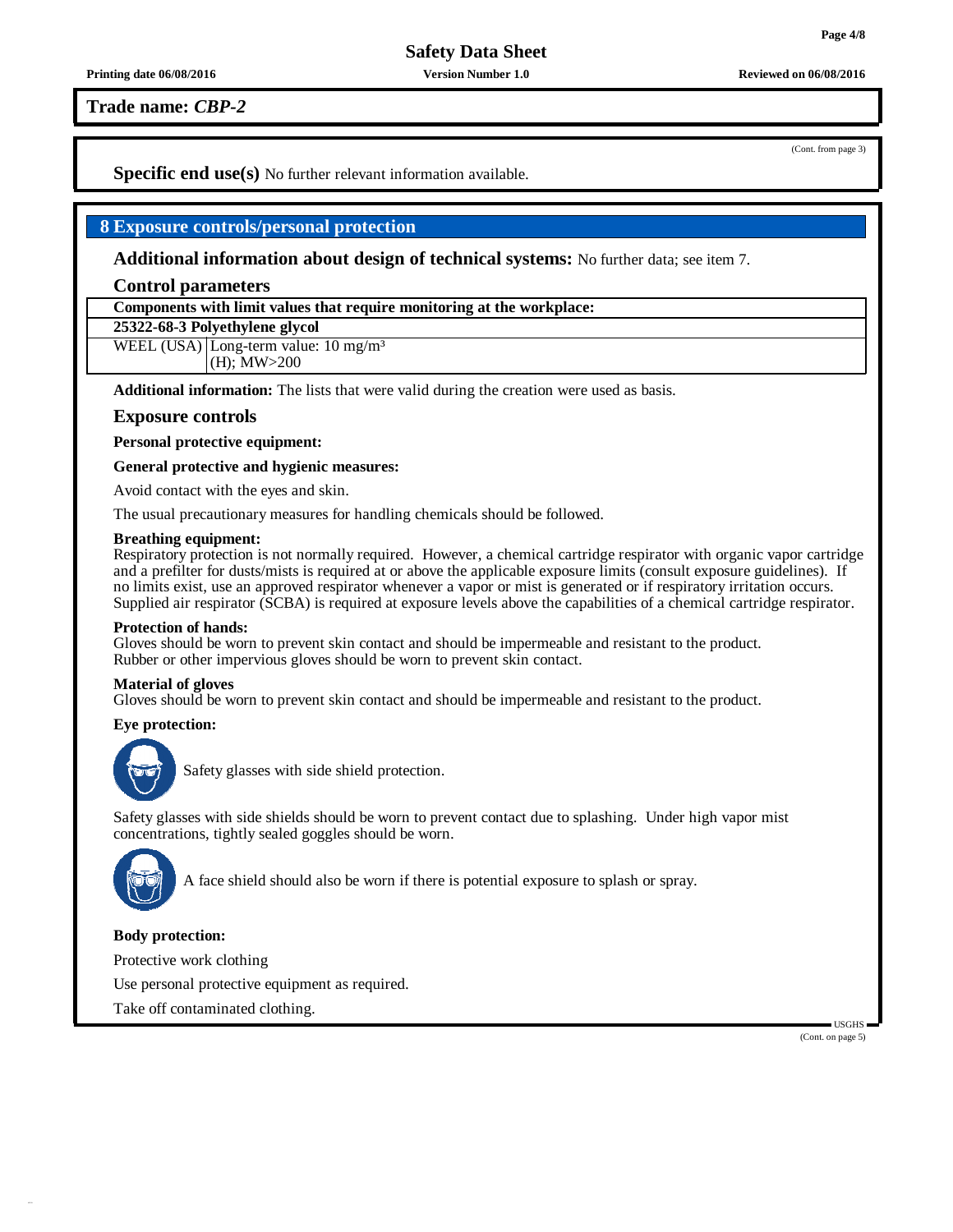(Cont. from page 4)

**Safety Data Sheet**

#### **Printing date 06/08/2016 Version Number 1.0 Reviewed on 06/08/2016**

## **Trade name:** *CBP-2*

| <b>9 Physical and chemical properties</b>                |                                               |  |  |  |
|----------------------------------------------------------|-----------------------------------------------|--|--|--|
| Information on basic physical and chemical properties    |                                               |  |  |  |
| <b>General Information</b><br>Appearance:                |                                               |  |  |  |
| Form:                                                    | Liquid                                        |  |  |  |
| Color:                                                   | According to product specification            |  |  |  |
| Odor:                                                    | Characteristic                                |  |  |  |
| Odor threshold:                                          | Not determined.                               |  |  |  |
| pH-value $(\sim)$ at 20 °C (68 °F):                      | 8                                             |  |  |  |
| <b>Change in condition</b>                               |                                               |  |  |  |
| <b>Melting point/Melting range:</b>                      | Undetermined.                                 |  |  |  |
| <b>Boiling point/Boiling range:</b>                      | Undetermined.                                 |  |  |  |
| <b>Flash point:</b>                                      | Not applicable.                               |  |  |  |
| <b>Flammability (solid, gaseous):</b>                    | Not applicable.                               |  |  |  |
| <b>Decomposition temperature:</b>                        | Not determined.                               |  |  |  |
| Auto igniting:                                           | Product is not selfigniting.                  |  |  |  |
| Danger of explosion:                                     | Product does not present an explosion hazard. |  |  |  |
| <b>Explosion limits:</b>                                 |                                               |  |  |  |
| Lower:                                                   | Not determined.                               |  |  |  |
| <b>Upper:</b>                                            | Not determined.                               |  |  |  |
| <b>VOC Content (max):</b>                                | Not determined.                               |  |  |  |
| Vapor pressure:                                          | Not determined.                               |  |  |  |
| Density: (~) at 20 °C (68 °F)                            | $1.0$ g/cm <sup>3</sup> (8.345 lbs/gal)       |  |  |  |
| <b>Relative density</b>                                  | Not determined.                               |  |  |  |
| <b>Vapor density</b>                                     | Not determined.                               |  |  |  |
| <b>Evaporation</b> rate                                  | Not determined.                               |  |  |  |
| Solubility in / Miscibility with                         |                                               |  |  |  |
| Water:                                                   | Not miscible or difficult to mix.             |  |  |  |
| Partition coefficient (n-octanol/water): Not determined. |                                               |  |  |  |
| Viscosity:                                               |                                               |  |  |  |
| Dynamic:                                                 | Not determined.                               |  |  |  |
| Kinematic:                                               | Not determined.                               |  |  |  |
| Molecular weight                                         | Not applicable.                               |  |  |  |
| <b>Other information</b>                                 | No further relevant information available.    |  |  |  |
|                                                          |                                               |  |  |  |

# \* **10 Stability and reactivity**

**Reactivity** Stable under normal conditions.

**Chemical stability**

**Thermal decomposition:** No decomposition if used according to specifications.

**Conditions to avoid** No further relevant information available.

**Incompatible materials:** No further relevant information available.

**Hazardous decomposition products:** Carbon monoxide and carbon dioxide

**Additional information:** See section 7 for information on handling, storage and conditions to be avoided.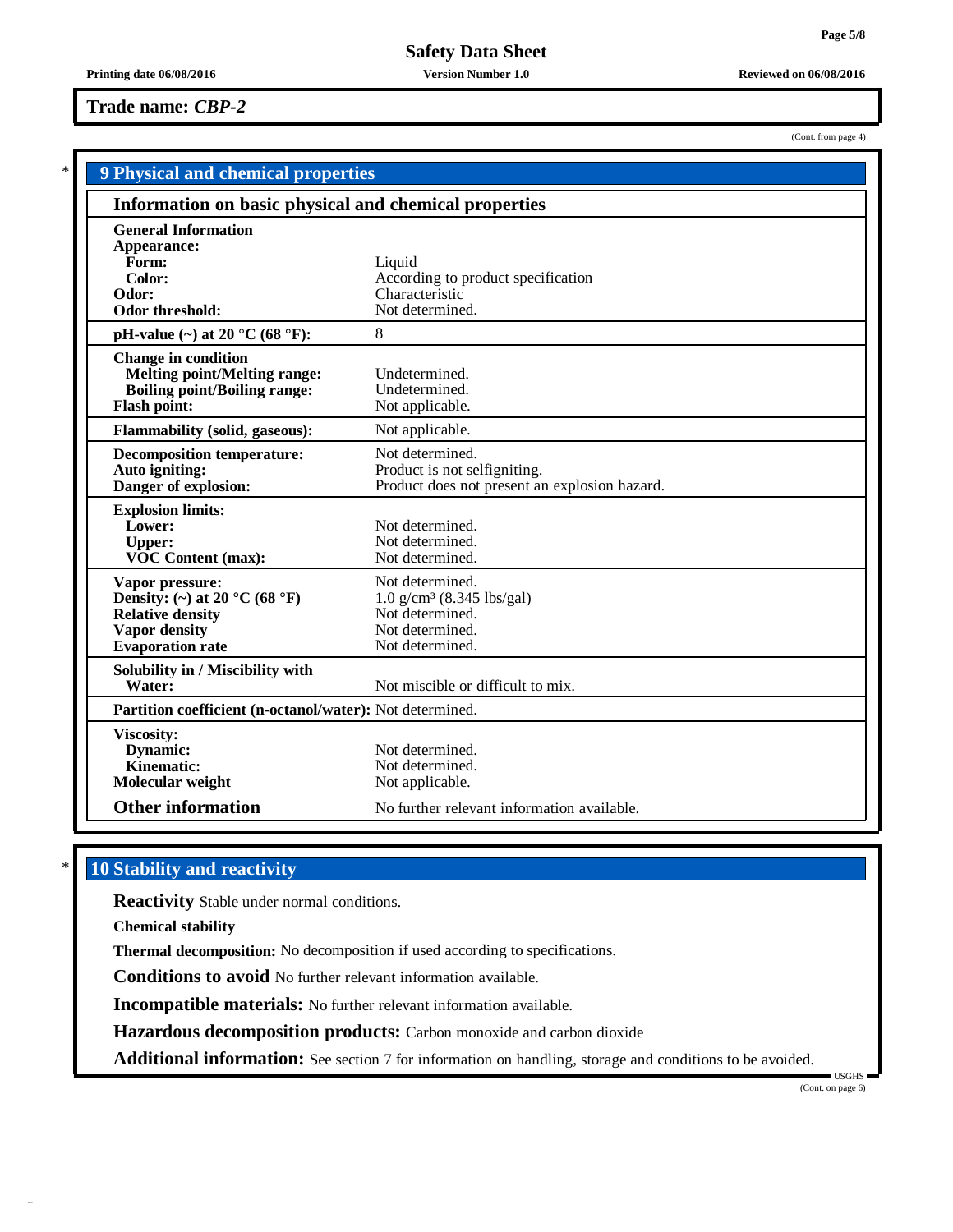## **Trade name:** *CBP-2*

(Cont. from page 5)

# \* **11 Toxicological information Information on toxicological effects Acute toxicity: LD/LC50 values relevant for classification: 25322-68-3 Polyethylene glycol** Dermal  $|LD50| > 20000$  mg/kg (rabbit) 30000 mg/kg (rat) **Primary irritant effect: on the skin:** May cause sensitization by skin contact. **on the eye:** Causes serious eye damage. **inhalation:** No irritating effect expected **Ingestion: Additional toxicological information: Carcinogenic categories IARC (International Agency for Research on Cancer) Human Carcinogenicity: Group 1- Positive, Group 2A- Probable, Group 2B- Possible, Group 3- Not Classifiable** None of the ingredients is listed. **NTP (National Toxicology Program) K–Known to be carcinogenic, R–May reasonably be anticipated to be carcinogenic** None of the ingredients is listed. **OSHA-Ca (Occupational Safety & Health Administration)** None of the ingredients is listed.

# \* **12 Ecological information**

## **Toxicity**

**Aquatic toxicity:** No further relevant information available.

**Persistence and degradability** No further relevant information available.

#### **Behavior in environmental systems:**

**Bioaccumulative potential** No further relevant information available.

**Mobility in soil** No further relevant information available.

## **Additional ecological information:**

**General notes:** Not known to be hazardous to water.

## **Results of PBT and vPvB assessment**

**PBT:** Not applicable. **vPvB:** Not applicable.

**Other adverse effects** No further relevant information available.

(Cont. on page 7)

USGHS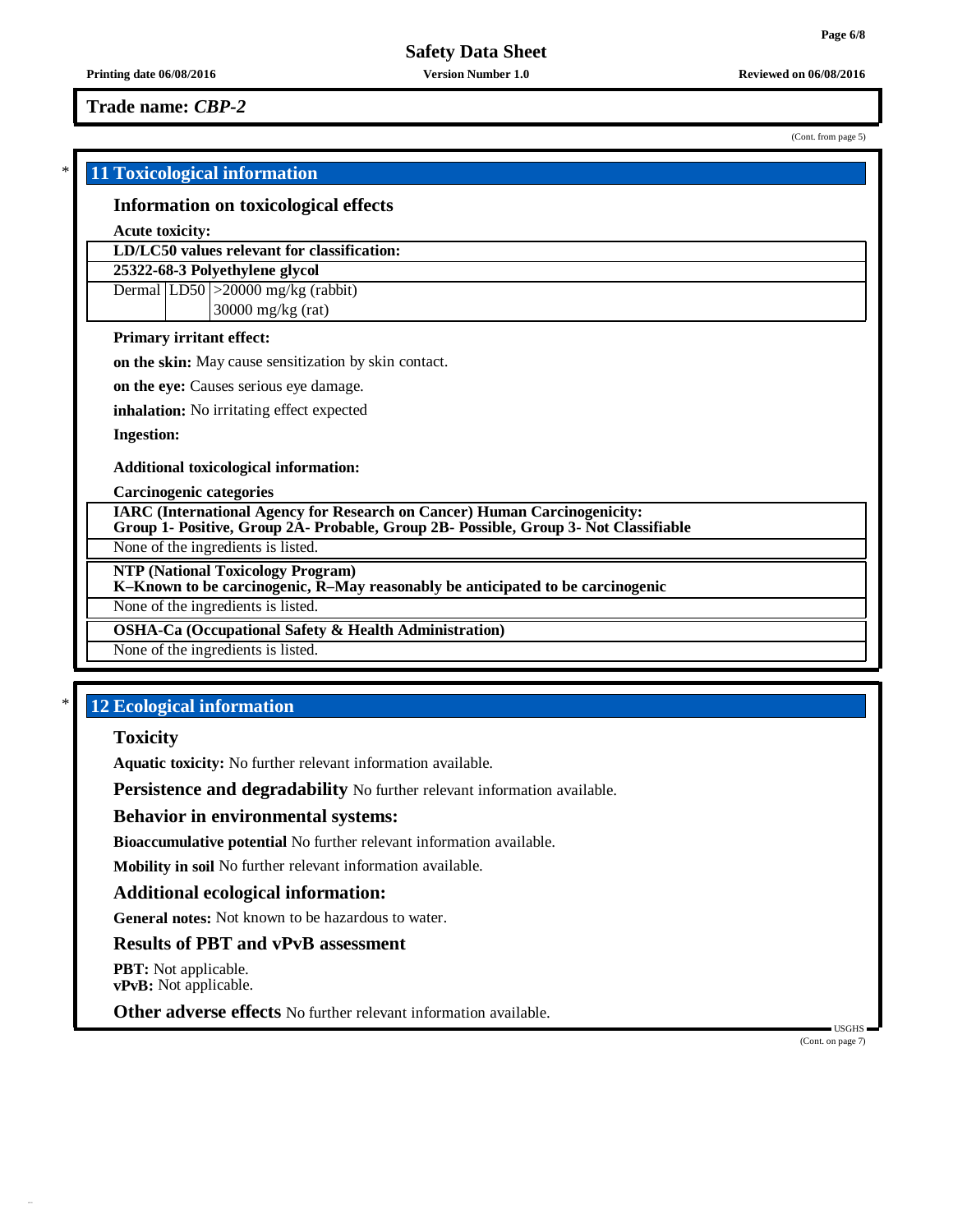**Printing date 06/08/2016 Version Number 1.0 Reviewed on 06/08/2016**

**Trade name:** *CBP-2*

(Cont. from page 6)

# **13 Disposal considerations**

**Waste treatment methods** Comply with Federal, State and local regulations.

**Recommendation:**



Must not be disposed of together with household garbage. Do not allow product to reach sewage system.

# **Uncleaned packagings:**

**Recommendation:** Disposal must be made according to official regulations.

| <b>14 Transport information</b>                           |                                                                                                          |
|-----------------------------------------------------------|----------------------------------------------------------------------------------------------------------|
| <b>UN-Number</b><br>DOT, ADR, ADN, IMDG, IATA             | Not applicable.                                                                                          |
| UN proper shipping name<br>DOT, ADR, ADN, IMDG, IATA      | Not applicable.                                                                                          |
| <b>Transport hazard class(es)</b>                         |                                                                                                          |
| DOT, ADR, ADN, IMDG, IATA<br><b>Class</b>                 | Not applicable.                                                                                          |
| <b>Packing group</b><br>DOT, ADR, IMDG, IATA              | Not applicable.                                                                                          |
| <b>Environmental hazards:</b><br><b>Marine pollutant:</b> | N <sub>0</sub>                                                                                           |
| <b>Special precautions for user</b>                       | Not applicable.                                                                                          |
|                                                           | Transport/Additional information: Not classified as a dangerous good for transport by road, rail or air. |
| <b>DOT</b><br><b>Remarks:</b>                             | Not Regulated.                                                                                           |
| <b>UN</b> "Model Regulation":                             | Not applicable.                                                                                          |

# \* **15 Regulatory information**

| <b>SARA (Superfund Amendments and Reauthorization Act)</b>                                   |                |  |                   |  |  |
|----------------------------------------------------------------------------------------------|----------------|--|-------------------|--|--|
| Section 302/304 (extremely hazardous substances):                                            |                |  |                   |  |  |
| None of the ingredients is listed.                                                           |                |  |                   |  |  |
| Section 313 Reportable Ingredients (Chemicals present below reporting threshold are exempt): |                |  |                   |  |  |
| None of the ingredients is listed.                                                           |                |  |                   |  |  |
| <b>SARA Section 312/Tier I &amp; II Hazard Categories:</b>                                   |                |  |                   |  |  |
| Health Immediate (acute)                                                                     | Yes            |  |                   |  |  |
| Health Delayed (chronic)                                                                     | N <sub>0</sub> |  |                   |  |  |
| Flammable                                                                                    | N <sub>0</sub> |  |                   |  |  |
| Reactive                                                                                     | No             |  |                   |  |  |
| Pressure                                                                                     | No             |  |                   |  |  |
|                                                                                              |                |  | (Cont. on page 8) |  |  |

USGHS<sup>1</sup>